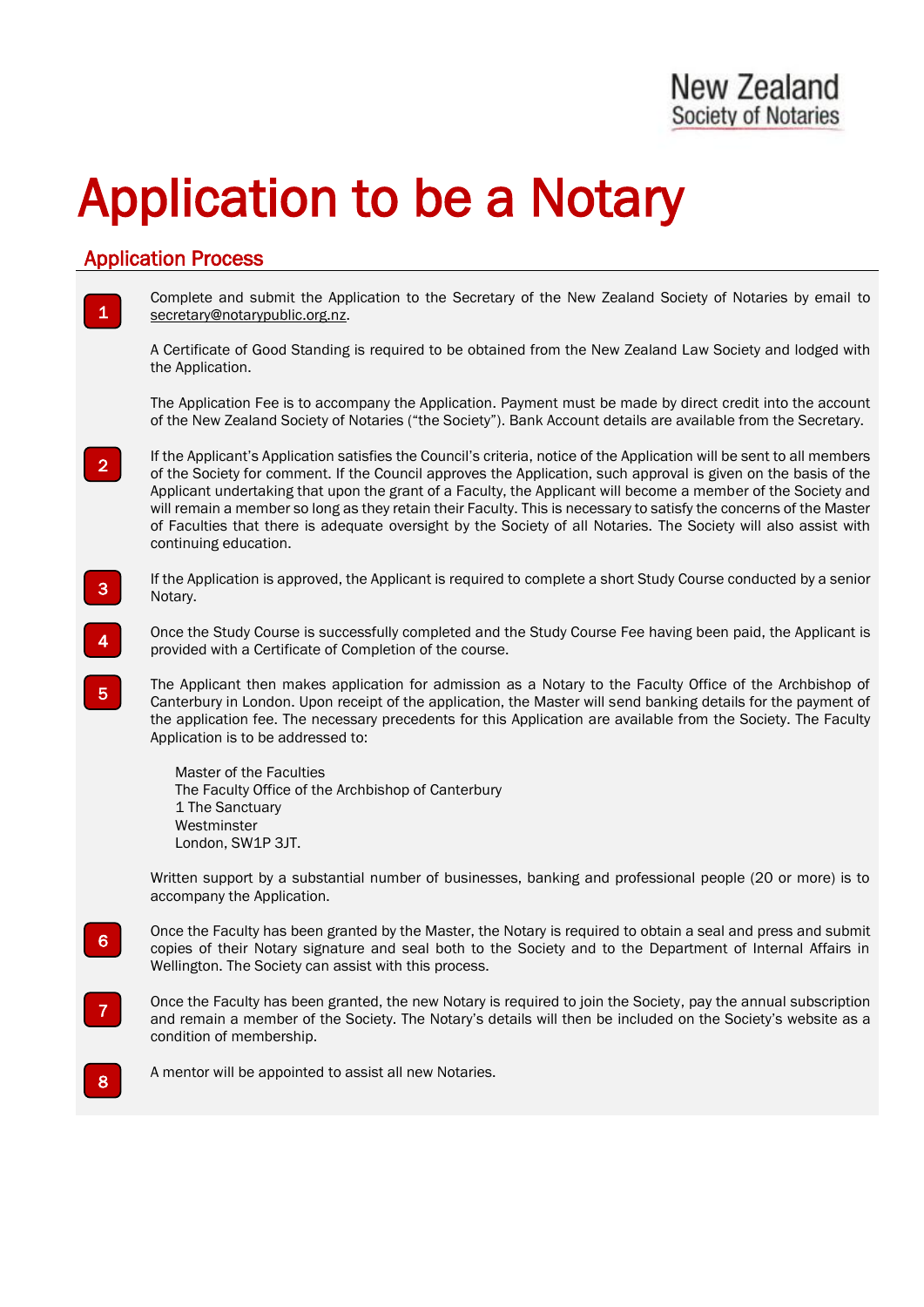#### Fees

A current Schedule of Fees (the Application Fee, Study Course Fee, Faculty Application Fee and Annual Membership Subscription to the Society) is available on the Society's website.

## Time Frame

The following timeframes are approximate only.

Consent of the Council once the Application is lodged – generally within 3 months.

Approval of the Application by the Faculty Office – generally takes 9 months.

### Application Pre-requisites

#### A need for a further Notary in the location

Information confirming a need for a further Notary in the location must be included in the application.

#### Post-admission experience

The applicant is generally expected to have at least 10 years' post-admission experience as a lawyer within New Zealand, in a broad area of legal practice, with a significant portion of that time (usually five years) as a partner or sole practitioner within New Zealand. To enable the Notary to properly carry out his/her role, the Notary will be required to be familiar with a wide range of different commercial arrangements, with the work of the Notary extending well beyond providing notarial services to the Notary's own client base. The applicant must be able to demonstrate a wide range of legal practice experience, including significant commercial experience.

#### In-house lawyers

Generally, applications from lawyers currently practising as in-house lawyers will not be considered.

#### Disclosure of Complaints

The applicant accepts that the effect of any complaints and other information relevant to the application, as disclosed by the applicant below, will be assessed and determined by the Council in its absolute discretion.

# **Checklist**

#### Application to the New Zealand Society of Notaries:

- Application duly completed
- Payment of the Application Fee
- Satisfactory details confirming need in the location of the Applicant
- Certificate of Good Standing from the New Zealand Law Society.

#### Application to the Faculty Office:

- **Application**
- Certificate of Completion of Study Course
- Payment of the Faculty Application Fee to "The Faculty Office"
- Support of a substantial number of senior businesses, banking and professional people (usually 20 or more).

#### Become a member of the New Zealand Society of Notaries

- Provide the Society with a copy of specimen signature and seal
- Pay the annual subscription
- Remain a Member of the Society.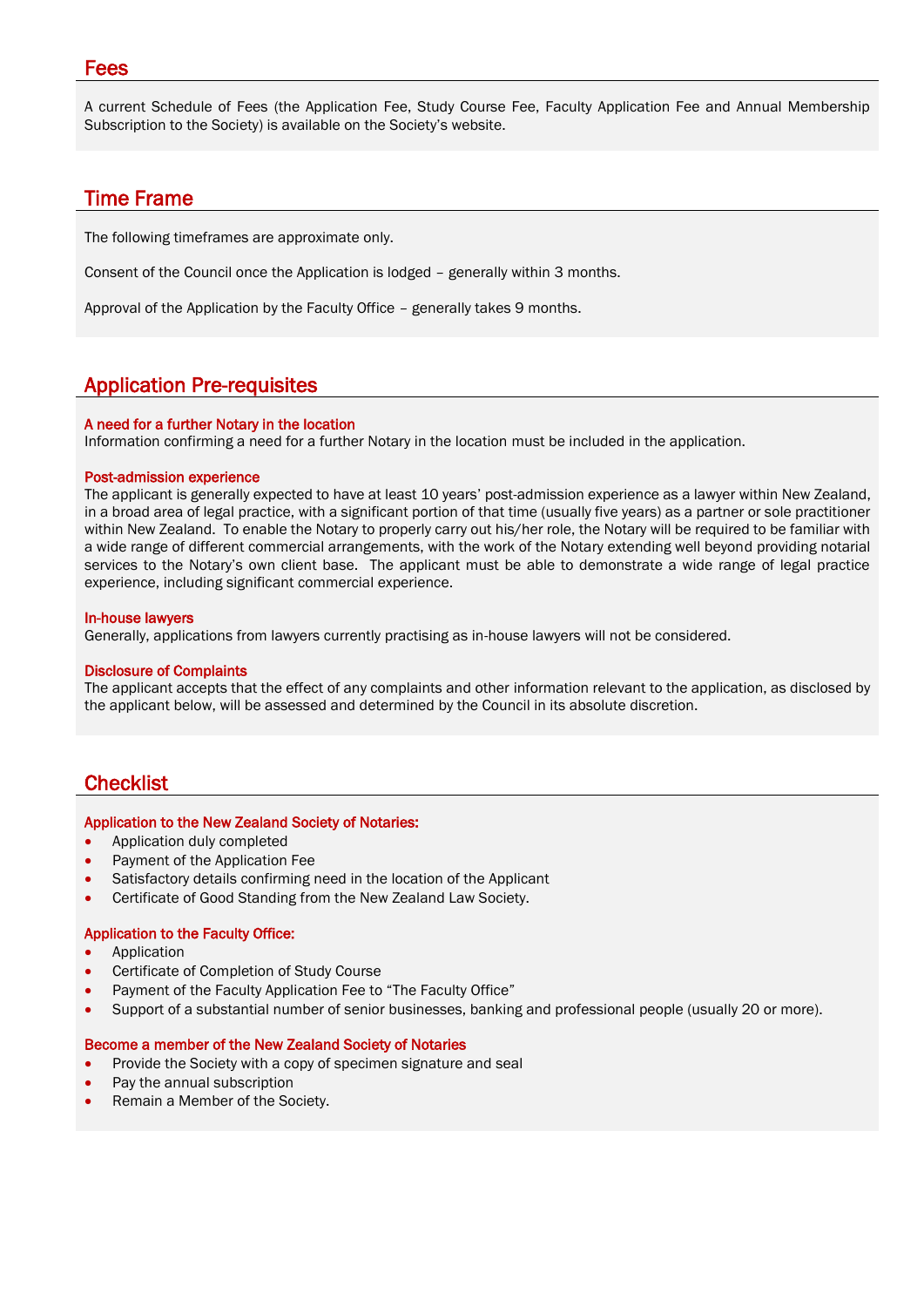| <b>Personal Details</b>                                                                                        |                                        |
|----------------------------------------------------------------------------------------------------------------|----------------------------------------|
| If the name in this Application differs from the name in the records of NZLS, please provide details.          |                                        |
| Title (optional)                                                                                               |                                        |
| □ Other, please specify further if you wish<br>$\square$ Miss<br>$\square$ Ms<br>$\square$ Mrs<br>$\square$ Mr |                                        |
| <b>First Name</b>                                                                                              | Preferred first name                   |
|                                                                                                                |                                        |
| Middle name(s)                                                                                                 | Last name                              |
|                                                                                                                |                                        |
| Previous name(s) (if any)                                                                                      | Date of Birth (dd/mm/yyyy)             |
|                                                                                                                |                                        |
| <b>NZLS lawyer ID</b>                                                                                          | <b>Website Address of Current Firm</b> |
|                                                                                                                |                                        |
| <b>Current Firm</b>                                                                                            | <b>Position title</b>                  |
|                                                                                                                |                                        |
|                                                                                                                |                                        |
| <b>Contact Information</b>                                                                                     |                                        |
| Please provide your contact address details, include an email address and at least one phone number.           |                                        |
| Preferred address for correspondence<br>$\square$ Home<br>$\square$ Work                                       |                                        |
| Home address                                                                                                   |                                        |
|                                                                                                                |                                        |
| Home phone                                                                                                     | Mobile                                 |
|                                                                                                                |                                        |
| Personal email                                                                                                 |                                        |

| Work address      |  |  |  |
|-------------------|--|--|--|
|                   |  |  |  |
| <b>Work Phone</b> |  |  |  |
|                   |  |  |  |
| Work email        |  |  |  |

 $\overline{\phantom{a}}$ 

 $\overline{\phantom{a}}$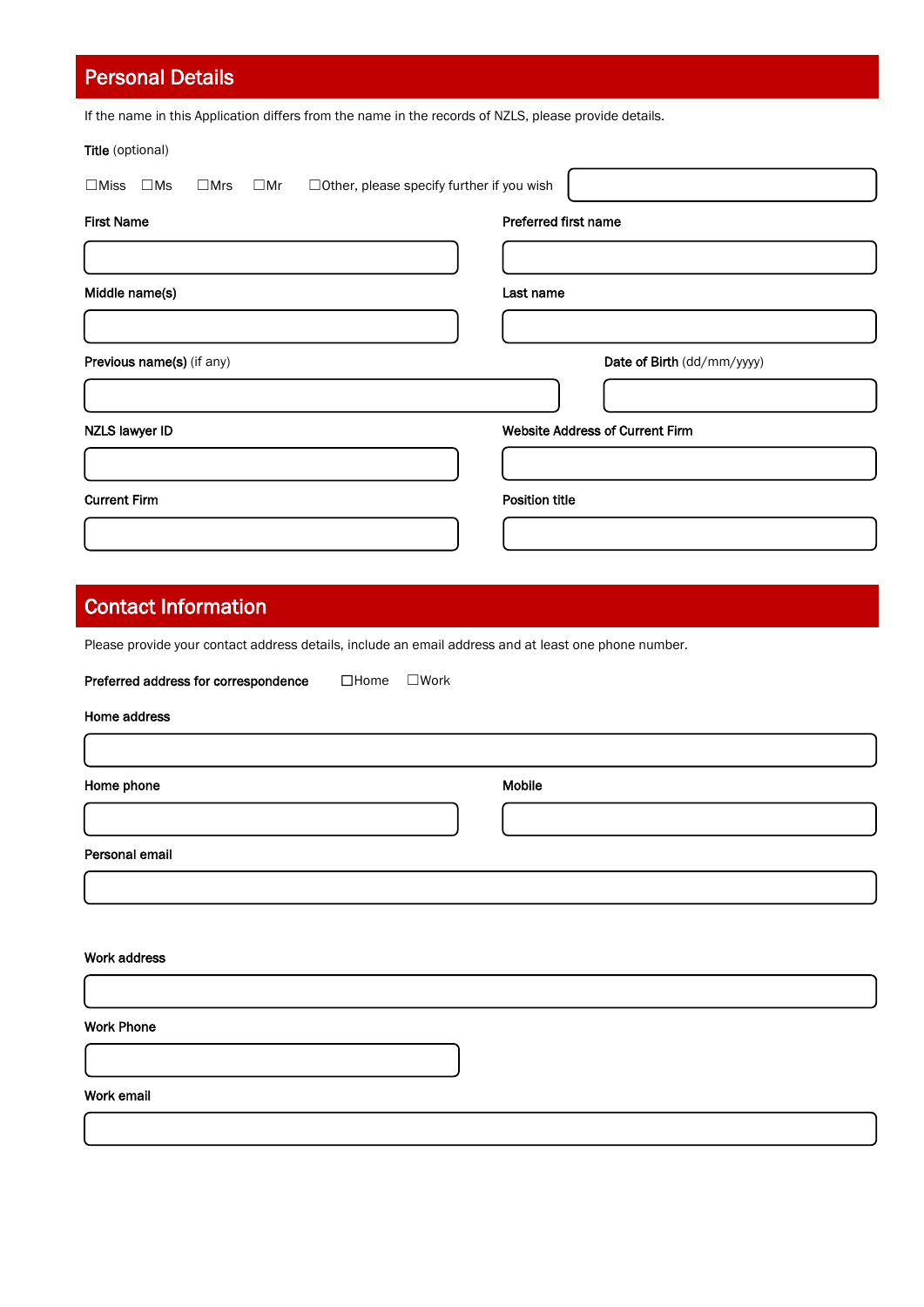# Relevant New Zealand Legal Experience

Please record the details of your legal experience to date. .

| Name of Employer        |                    | Position title        |                  |
|-------------------------|--------------------|-----------------------|------------------|
|                         |                    |                       |                  |
| Start date (mm/yyyy)    | End date (mm/yyyy) |                       |                  |
|                         |                    | $\Box$ Part time      | $\Box$ Full time |
| Areas of legal practice |                    |                       |                  |
|                         |                    |                       |                  |
|                         |                    | <b>Position title</b> |                  |
| Name of Employer        |                    |                       |                  |
|                         |                    |                       |                  |
| Start date (mm/yyyy)    | End date (mm/yyyy) |                       |                  |
|                         |                    | $\Box$ Part time      | $\Box$ Full time |
| Areas of legal practice |                    |                       |                  |
|                         |                    |                       |                  |
|                         |                    |                       |                  |
| Name of Employer        |                    | <b>Position title</b> |                  |
|                         |                    |                       |                  |
| Start date (mm/yyyy)    | End date (mm/yyyy) |                       |                  |
|                         |                    | $\Box$ Part time      | $\Box$ Full time |
| Areas of legal practice |                    |                       |                  |
|                         |                    |                       |                  |
|                         |                    |                       |                  |
| Name of Employer        |                    | <b>Position title</b> |                  |
|                         |                    |                       |                  |
| Start date (mm/yyyy)    | End date (mm/yyyy) |                       |                  |
|                         |                    | $\Box$ Part time      | $\Box$ Full time |
|                         |                    |                       |                  |
| Areas of legal practice |                    |                       |                  |
|                         |                    |                       |                  |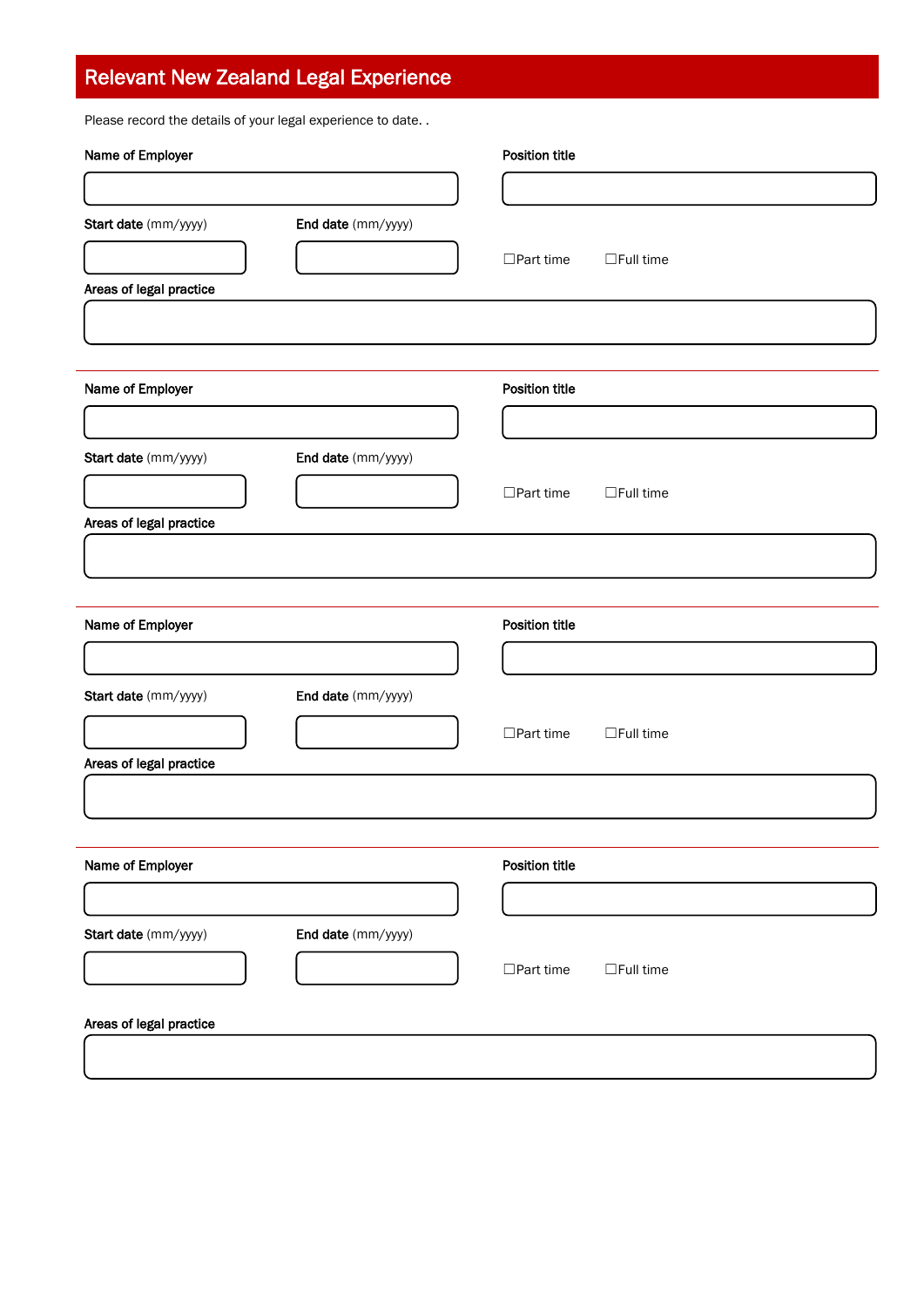# Relevant New Zealand Legal Experience as a Partner or Sole Practitioner

| Name of Firm/Business   |                    | <b>Position title</b>                |
|-------------------------|--------------------|--------------------------------------|
|                         |                    |                                      |
| Start date (mm/yyyy)    | End date (mm/yyyy) |                                      |
|                         |                    | $\Box$ Part time<br>$\Box$ Full time |
| Areas of legal practice |                    |                                      |
|                         |                    |                                      |
| Name of Firm/Business   |                    | <b>Position title</b>                |
|                         |                    |                                      |
| Start date (mm/yyyy)    | End date (mm/yyyy) |                                      |
|                         |                    | $\Box$ Part time<br>$\Box$ Full time |
| Areas of legal practice |                    |                                      |
|                         |                    |                                      |
|                         |                    |                                      |
| Name of Firm/Business   |                    | <b>Position title</b>                |
|                         |                    |                                      |
| Start date (mm/yyyy)    | End date (mm/yyyy) |                                      |
|                         |                    | $\Box$ Part time<br>$\Box$ Full time |
| Areas of legal practice |                    |                                      |
|                         |                    |                                      |
|                         |                    |                                      |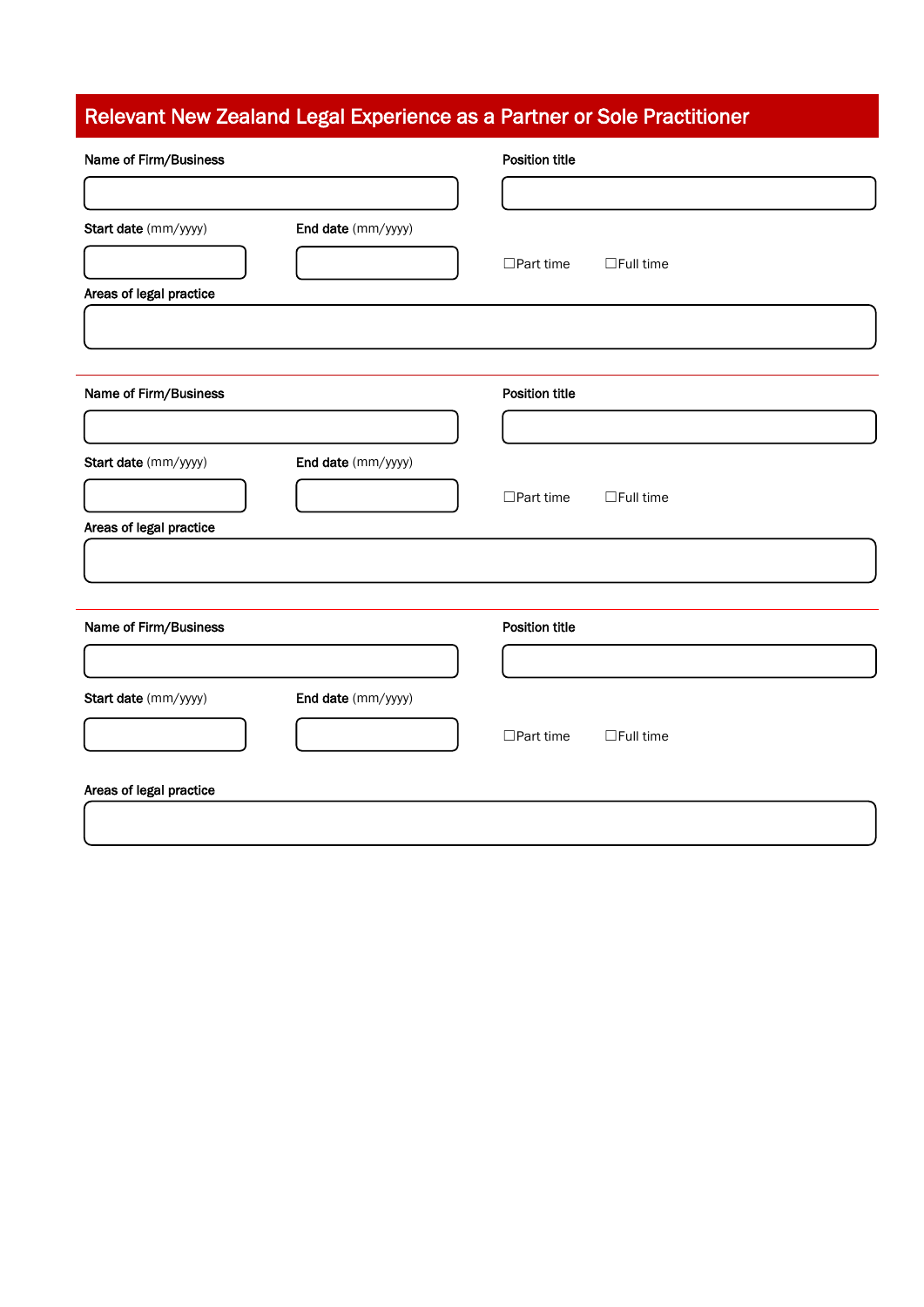# Complaints or other information relevant to the Application

(a) Have you been notified by the New Zealand Law Society of any complaints of any nature that have been made against you in your capacity as a lawyer; and

are you currently, or have you been, the subject of any supervision or similar order from the New Zealand Law Society; and

are you, or have you been, the subject of any of the matters set out in sub-clauses 55(1)(b)-(l) (inclusive) of the Lawyers and Conveyancers Act 2006?

☐Yes ☐No

If yes, provide full details, including dates.

(b) Have you been the subject of an investigation by a Standards Committee of the New Zealand Law Society?

☐Yes ☐No

If yes, provide full details including any outcome or resolution of the investigation.

(c) Have you been required to appear before a disciplinary tribunal of the New Zealand Law Society on any matter following a complaint or an investigation?

☐Yes ☐No

If yes, provide full details

(d) Have you been convicted of any crime or offence in New Zealand or overseas other than one concealed by the Criminal Records (Clean Slate) Act 2004?

☐Yes ☐No

If yes, provide full details.

(e) Have you ever been adjudicated bankrupt, had an assignment for the benefit of creditors, been subject to a judgment of more than \$10,000, been a person subject to a no assets procedure or been a director of a company that has been put into receivership or liquidation in New Zealand or any other country?

☐Yes ☐No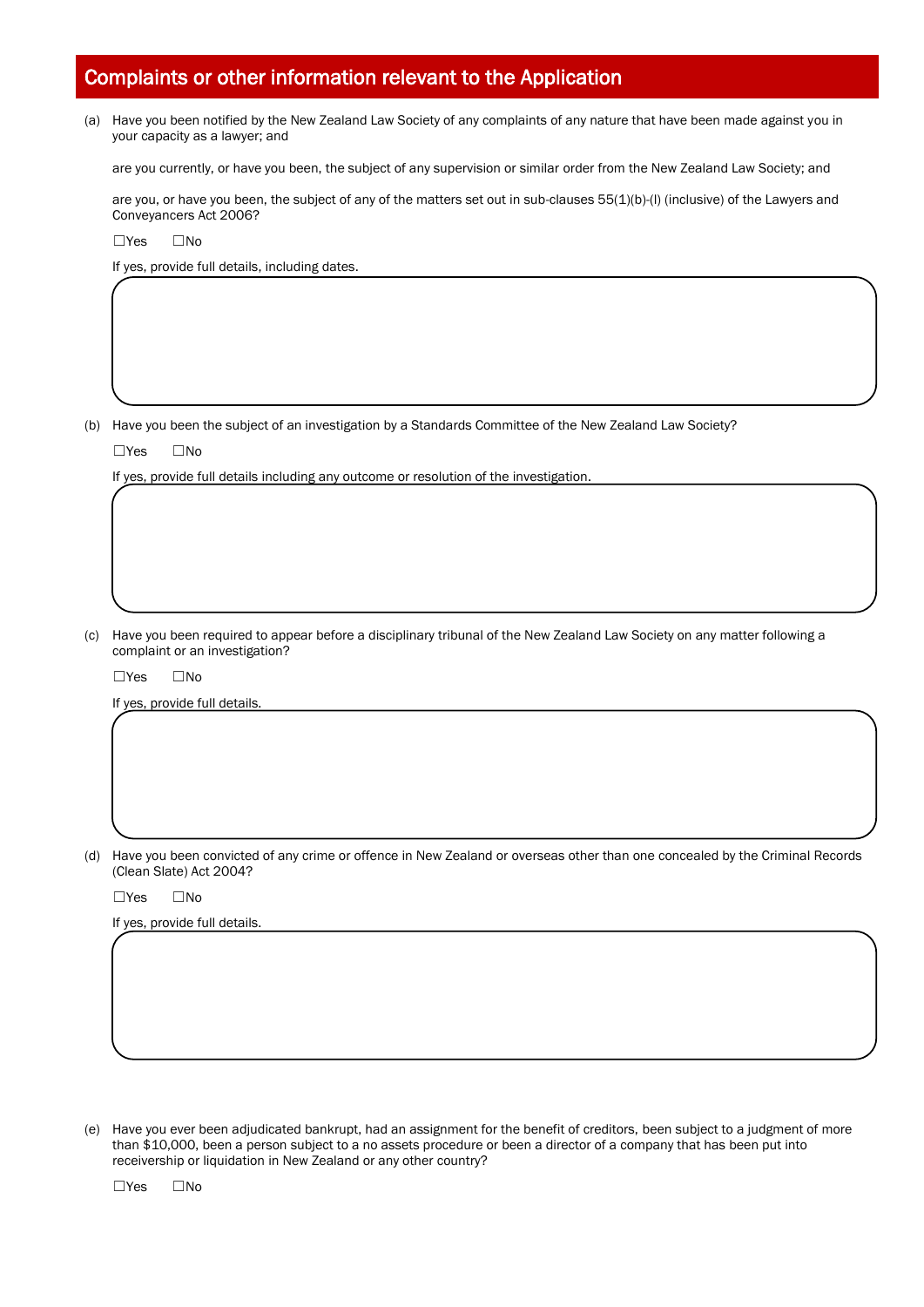(f) Have you any current pending charges in New Zealand or overseas (criminal or disciplinary)?

☐Yes ☐No

If yes, provide full details.

(g) Are you aware of any other information of any nature which could have a bearing on this Application?

☐Yes ☐No

If yes, provide full details.

# Evidence of need for a further Notary in the region of the Applicant